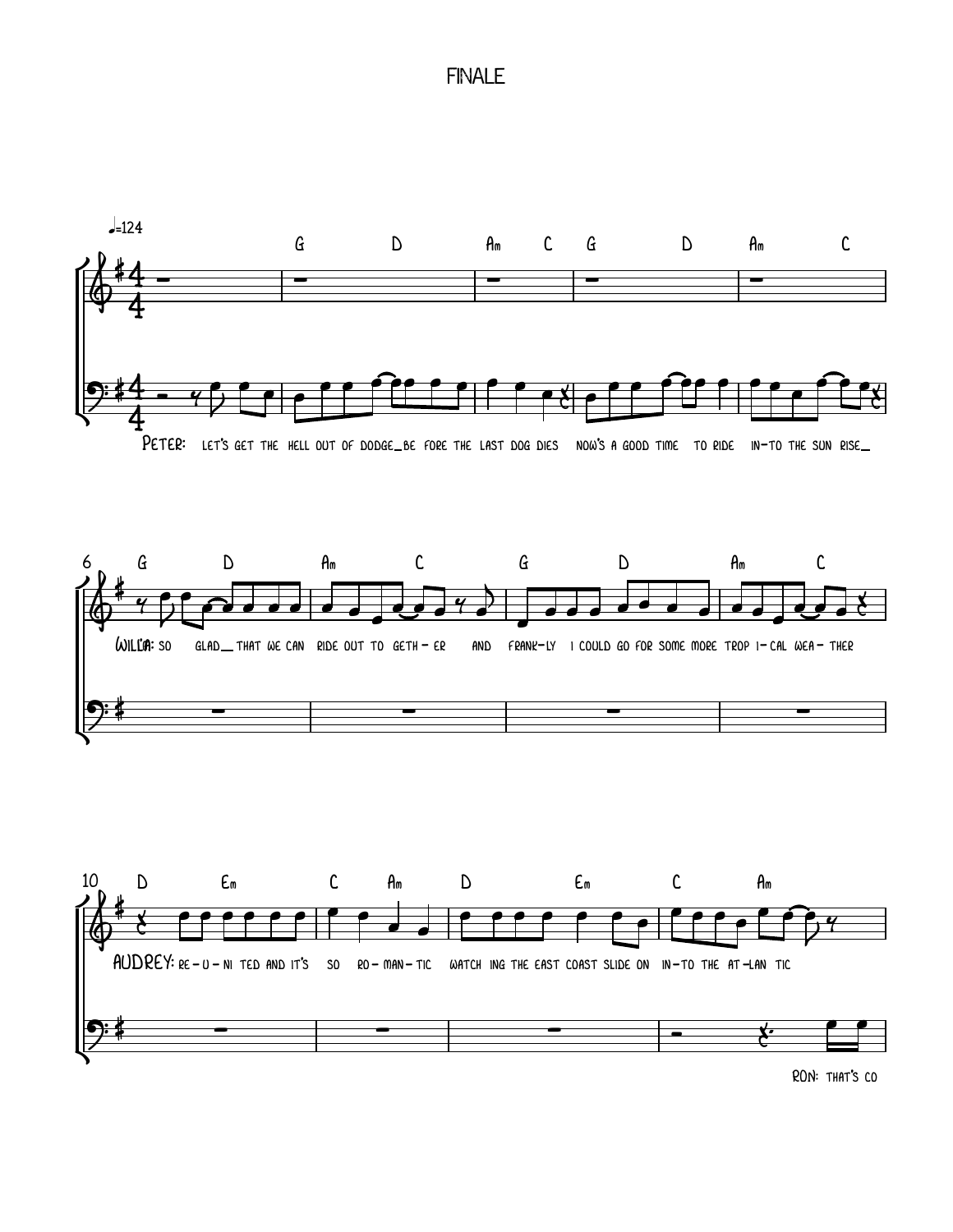



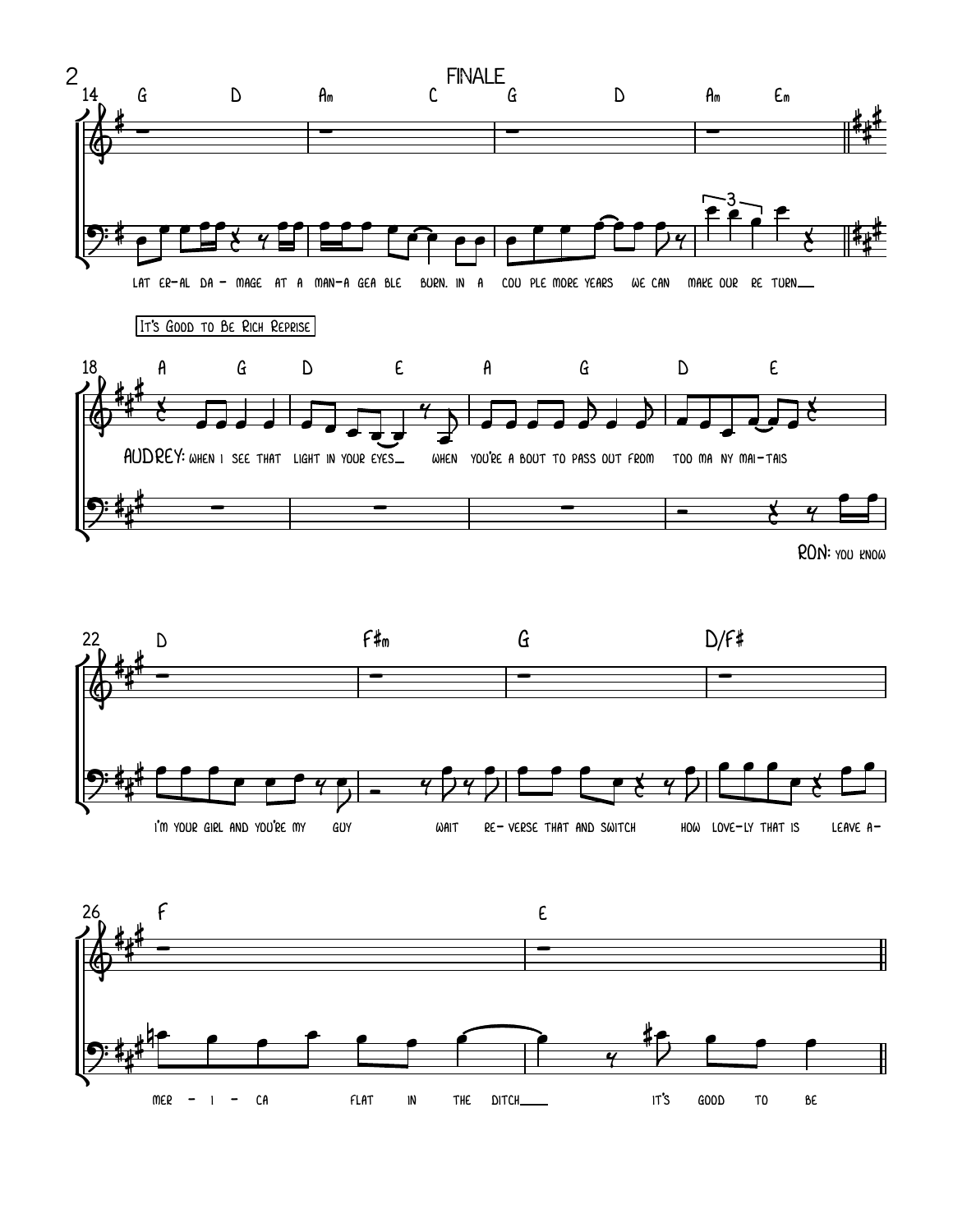

WHAT A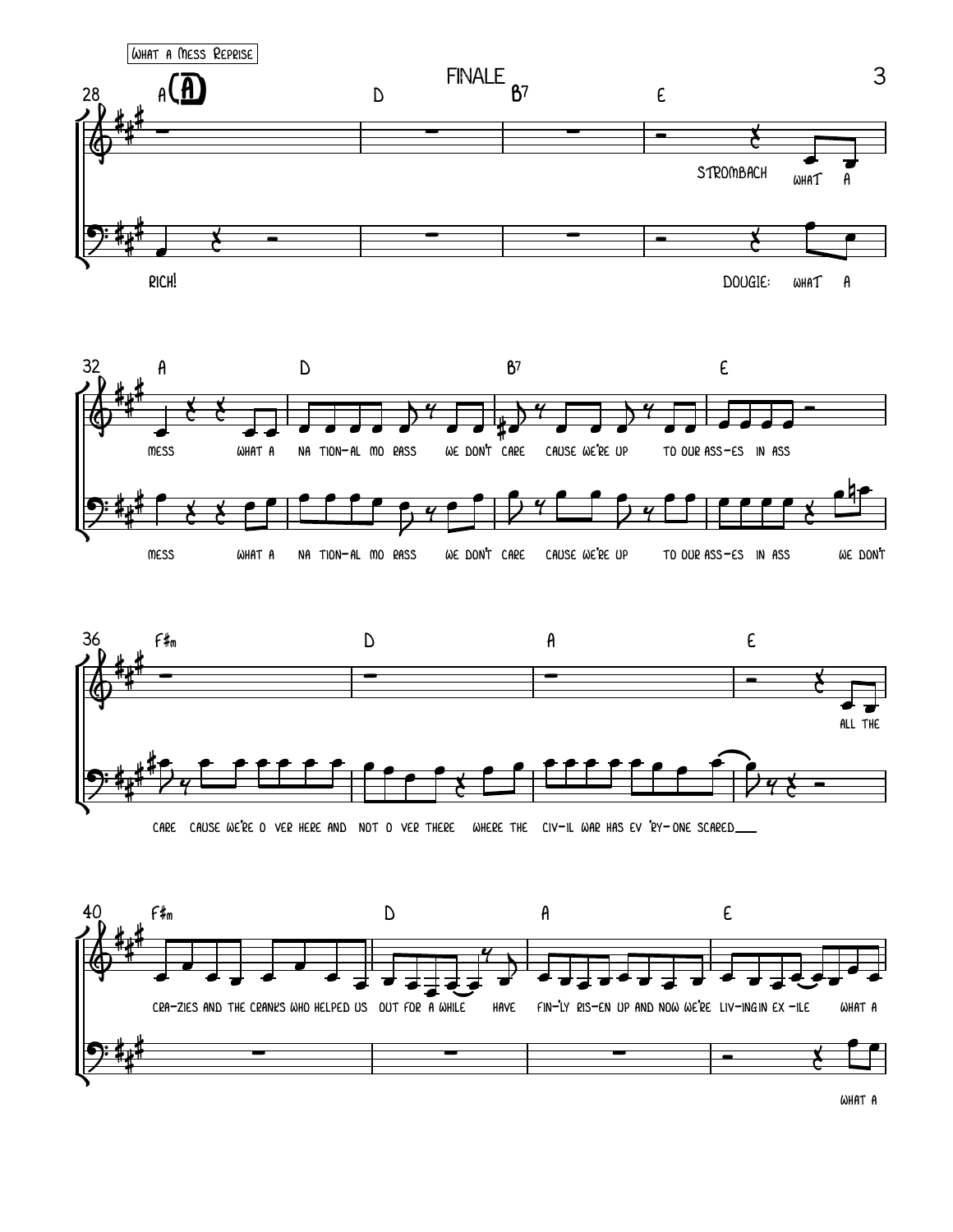







bobby(spoken): it's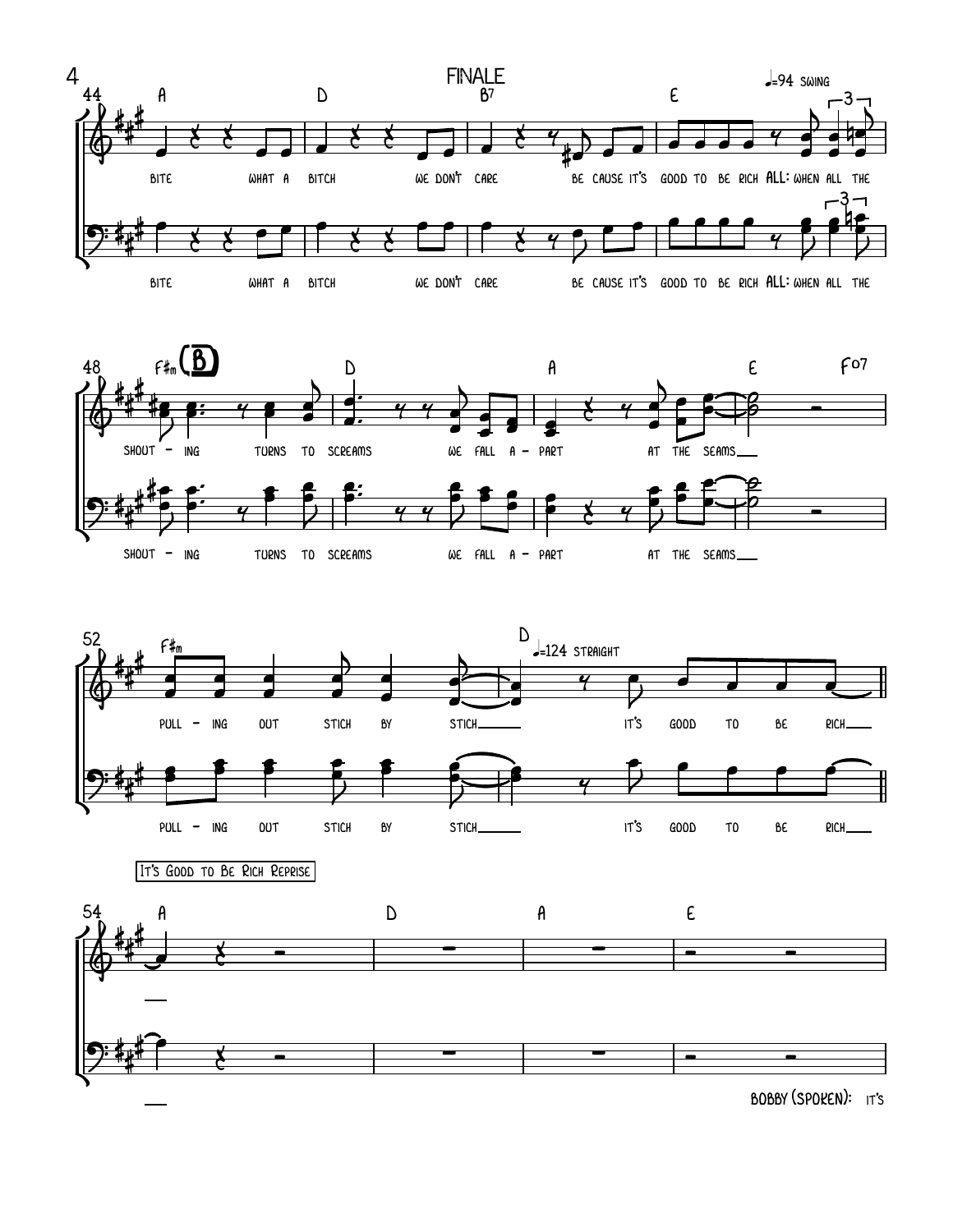